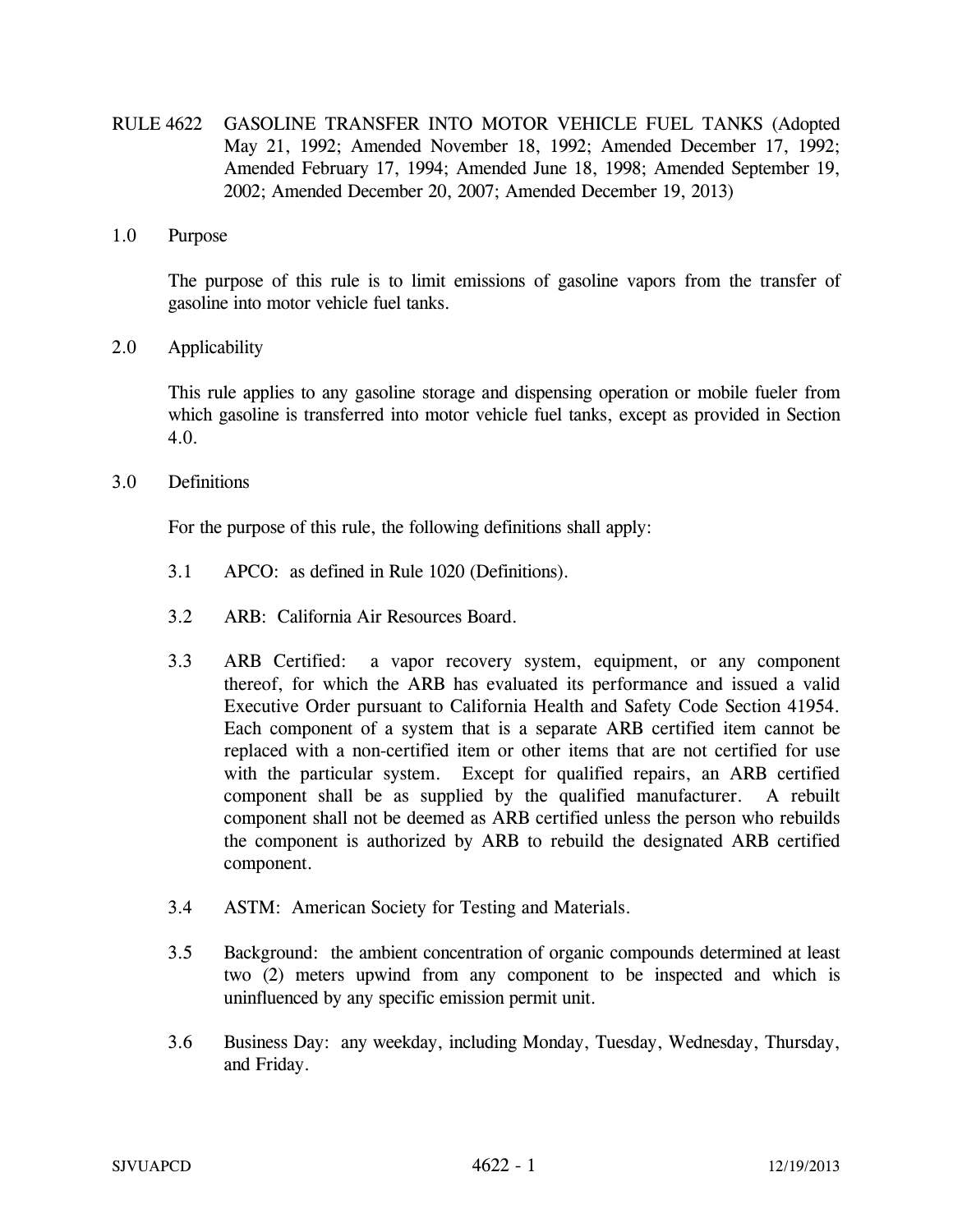- 3.7 Component: includes, but is not limited to, any valve, latch, fitting, pressure relief device, hose, nozzle, dispenser, or module in VOC service.
- 3.8 E85 Fuel: A blend of 85 percent ethanol and 15 percent gasoline, having a Reid vapor pressure of four (4) pounds per square inch absolute or greater, which is used as a motor vehicle fuel.
- 3.9 Emergency: a fire, flood, earthquake, or other similar catastrophe.
- 3.10 EPA: United States Environmental Protection Agency.
- 3.11 Existing Storage Container: a gasoline storage container which was in existence on or before May 21, 1992.
- 3.12 Gasoline: any petroleum distillate, or petroleum distillate/alcohol blend or alcohol having a Reid vapor pressure of four (4) pounds per square inch absolute or greater, which is used as a motor vehicle fuel, or any fuel which is commonly or commercially known or sold as gasoline.
- 3.13 Gasoline Storage and Dispensing Operation: an aggregate of one or more stationary storage containers, any of which is subject to the provisions of Rule 4621 (Gasoline Transfer into Stationary Storage Containers, Delivery Vessels, and Bulk Plants) and this rule together with dispensers and control equipment required by the rules.
- 3.14 Gasoline Vapors: the organic compounds in the displaced vapors including any entrained liquid gasoline.
- 3.15 Highway: a way or place of whatever nature, publicly maintained and open to the use of the public for purposes of vehicular travel. Highway includes street.
- 3.16 Hold-Open Latch: the integral component of a gasoline dispensing nozzle which permits the nozzle to remain open without a sustained effort on the part of the refueler.
- 3.17 ICC: The International Code Council.
- 3.18 In-Station Diagnostics (ISD): equipment that provides continuous real-time monitoring of critical emission-related vapor recovery system parameters and components, and alerts the station operator when a failure mode is detected so that corrective action is taken.
- 3.19 IOM Manual: Installation, Operation, and Maintenance Manual.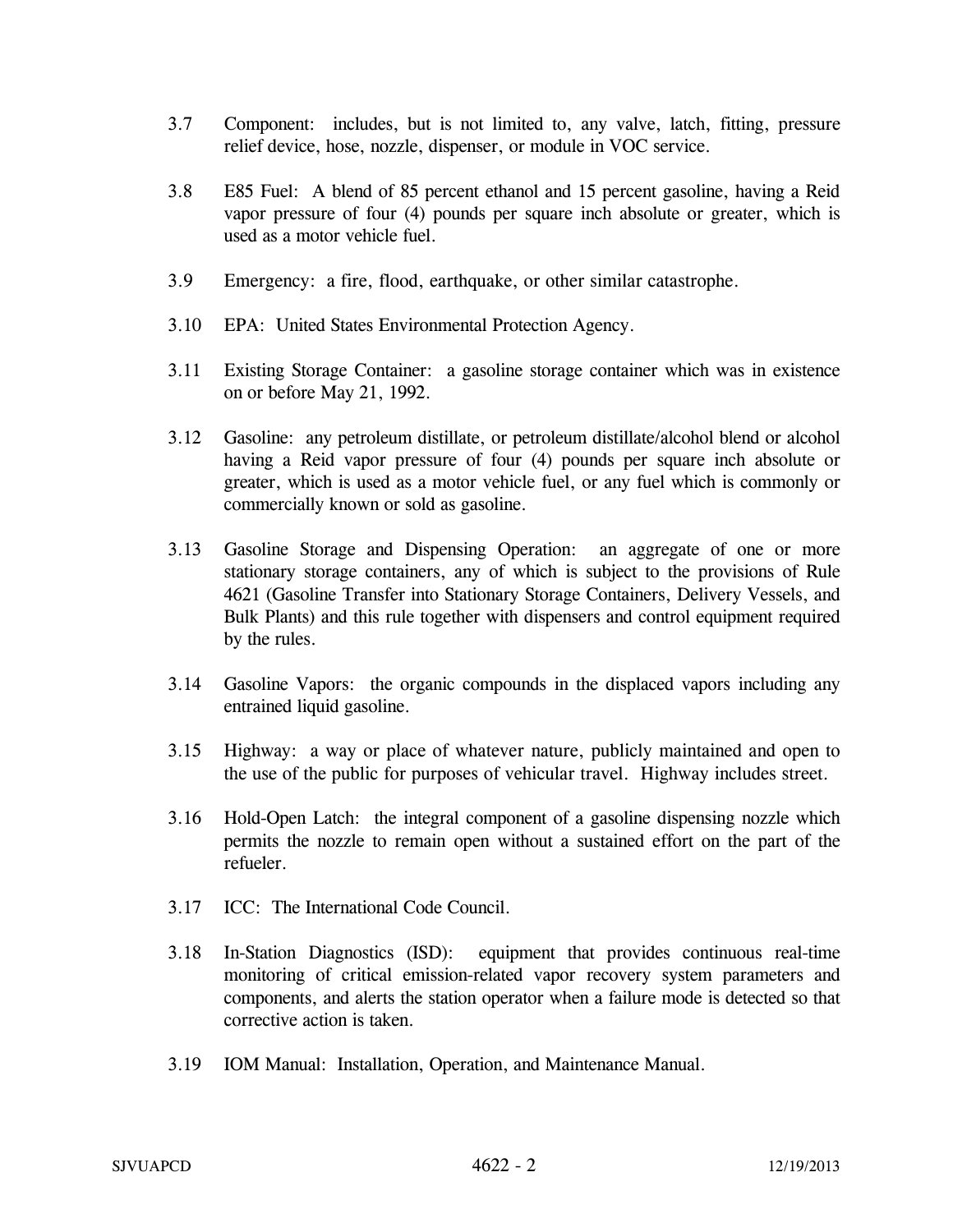- 3.20 Leak: the dripping of VOC-containing liquid at a rate of more than three (3) drops per minute, or the detection of any gaseous or vapor emissions with a concentration or total organic compound greater than 10,000 ppmv, as methane, above background when measured in accordance with the test method in Section 6.5.4. Any liquid or gas coming from a component undergoing repair or replacement, or during sampling of process fluid from a component or equipment into a container is not considered sampling of a leak provided such activities are accomplished as expeditiously as possible and with minimal spillage of material and VOC emissions to the atmosphere.
- 3.21 Liquid Condensate Trap (knock-out pot, thief port): a device designed to collect liquid that condenses in the vapor return line in a manner that allows it to be evacuated and ensures that the vapor return line will not be blocked by the accumulation of liquid.
- 3.22 Major Defect: any defect that meets the criteria of California Code of Regulations, Title 17, Division III, Chapter 1, Subchapter 8, Article 1, Section 94006 and is listed on ARB's Vapor Recovery Equipment Defects (VRED) list or is specified within the ARB's Executive Order certifying the vapor recovery system, as applicable.
- 3.23 Major Modification: the addition, replacement, or removal of fifty percent or more of the buried vapor piping, or the replacement of dispensers. The replacement of a dispenser is not a major modification when the replacement is occasioned by end user damage to a dispenser.
- 3.24 Mobile Fueler: any gasoline delivery vessel with an attached container that is used to transport and dispense gasoline from an onboard storage container into any motor vehicle fuel tank.
- 3.25 Motor Vehicle: a vehicle that is self propelled.
- 3.26 Normal Business Hours: Monday through Friday, 8:00 am to 5:00 pm.
- 3.27 Phase II Vapor Recovery System: a vapor recovery system that controls vapors during the transfer of gasoline from the gasoline dispensing operation to the vehicle and storage of gasoline at the gasoline dispensing operation.
- 3.28 Portable Hydrocarbon Detection Instrument: a hand-held hydrocarbon analyzer that meets the criteria specified in US EPA Method 21, 40 CFR Part 60. The instrument shall be calibrated with methane.
- 3.29 Retail Gasoline Outlet: an establishment at which gasoline is sold or offered for sale to the general public for use in motor vehicles.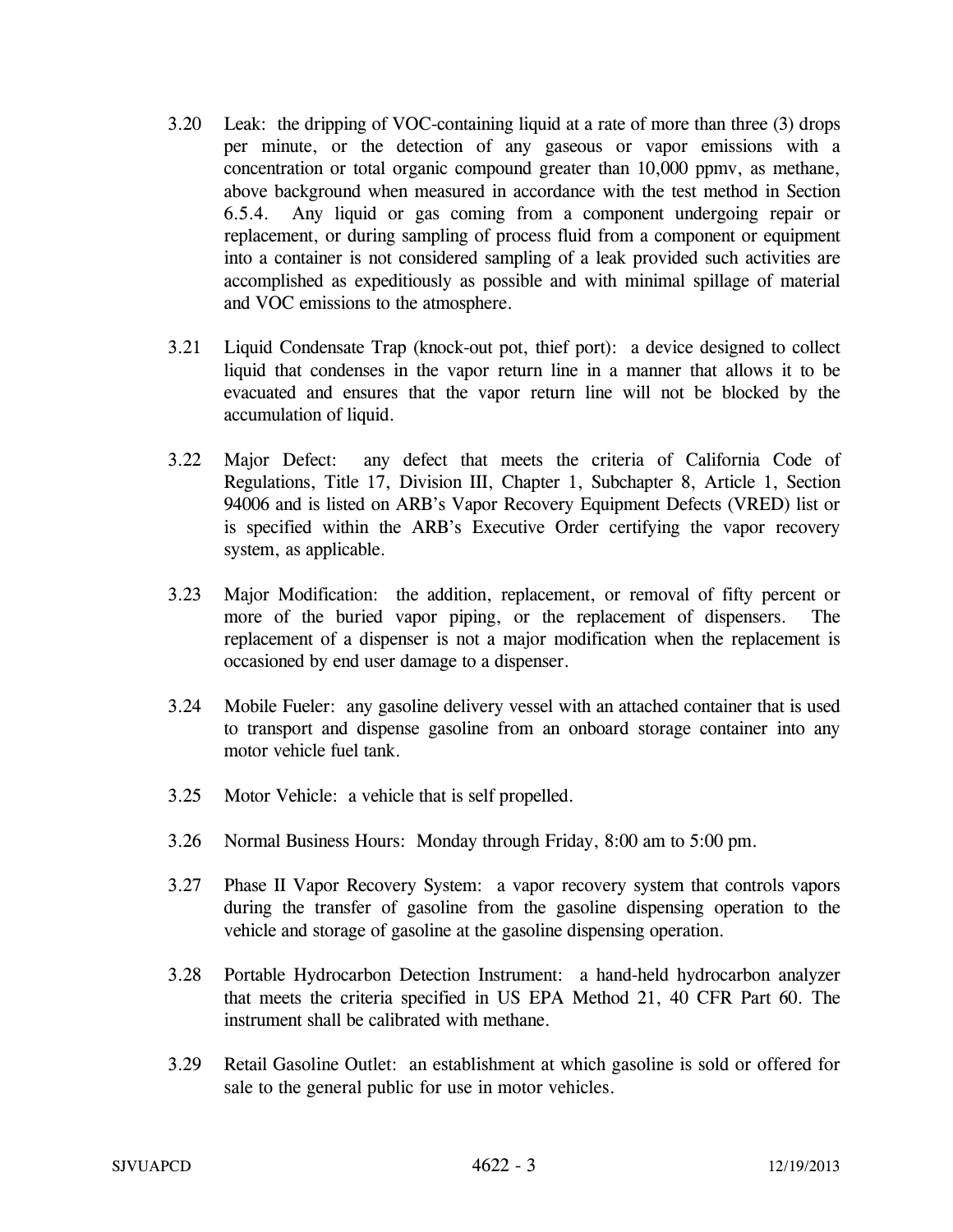- 3.30 Topping Off: to attempt to dispense gasoline to a motor vehicle fuel tank after a vapor recovery dispensing nozzle has shut off automatically. The filling of a vehicle tank which can be filled only after the seal between the fill pipe and the nozzle is broken, due to the nature and configuration of the fill pipe which causes premature shut-off of the dispensing nozzle, shall not be considered topping off.
- 3.31 Vehicle: a device by which any person or property may be propelled, moved, or drawn upon a highway, excepting a device moved exclusively by human power or used exclusively upon stationary rails or tracks.
- 3.32 Vehicle Fleet: a group of vehicles operated under the control of a single owner/operator.

## 4.0 Exemptions

- 4.1 Except for the provisions of Section 6.1.1 and 6.1.2, requirements of this rule shall not apply to the transfer of gasoline into motor vehicle fuel tanks from any existing storage container, as defined in Section 3.11, with an aggregate dispensing operation throughput of:
	- 4.1.1 less than or equal to 24,000 gallons per calendar year; and
	- 4.1.2 less than or equal to 10,000 gallons in any consecutive 30-day period.
	- 4.1.3 Any facility which exceeds the throughput limitations under Section 4.1.1 or 4.1.2 shall be subject to all provisions of this rule on and after the date the throughput limitations were exceeded and shall be in compliance according to the schedule in Section 7.1.
- 4.2 The requirements of this rule shall not apply to gasoline storage containers that are exempt pursuant to Section 4.0 of Rule 4621 (Gasoline Transfer into Stationary Storage Containers, Delivery Vessels, and Bulk Plants).
- 4.3 Except for Section 6.1.3 and 7.2, the requirements of this rule shall not apply to vehicle fleets where 100 percent of the vehicles are equipped with onboard refueling vapor recovery (ORVR) systems. To qualify for this exemption, the operator must also own the gasoline dispensing operation that services the vehicle fleet.
- 4.4 The requirements of this rule shall not apply to a mobile fueler that exclusively fuels aircraft.
- 4.5 The requirements of Section 6.4.1 shall not apply to mobile fuelers registered under Permit-Exempt Equipment Registration program pursuant to Section 5.11.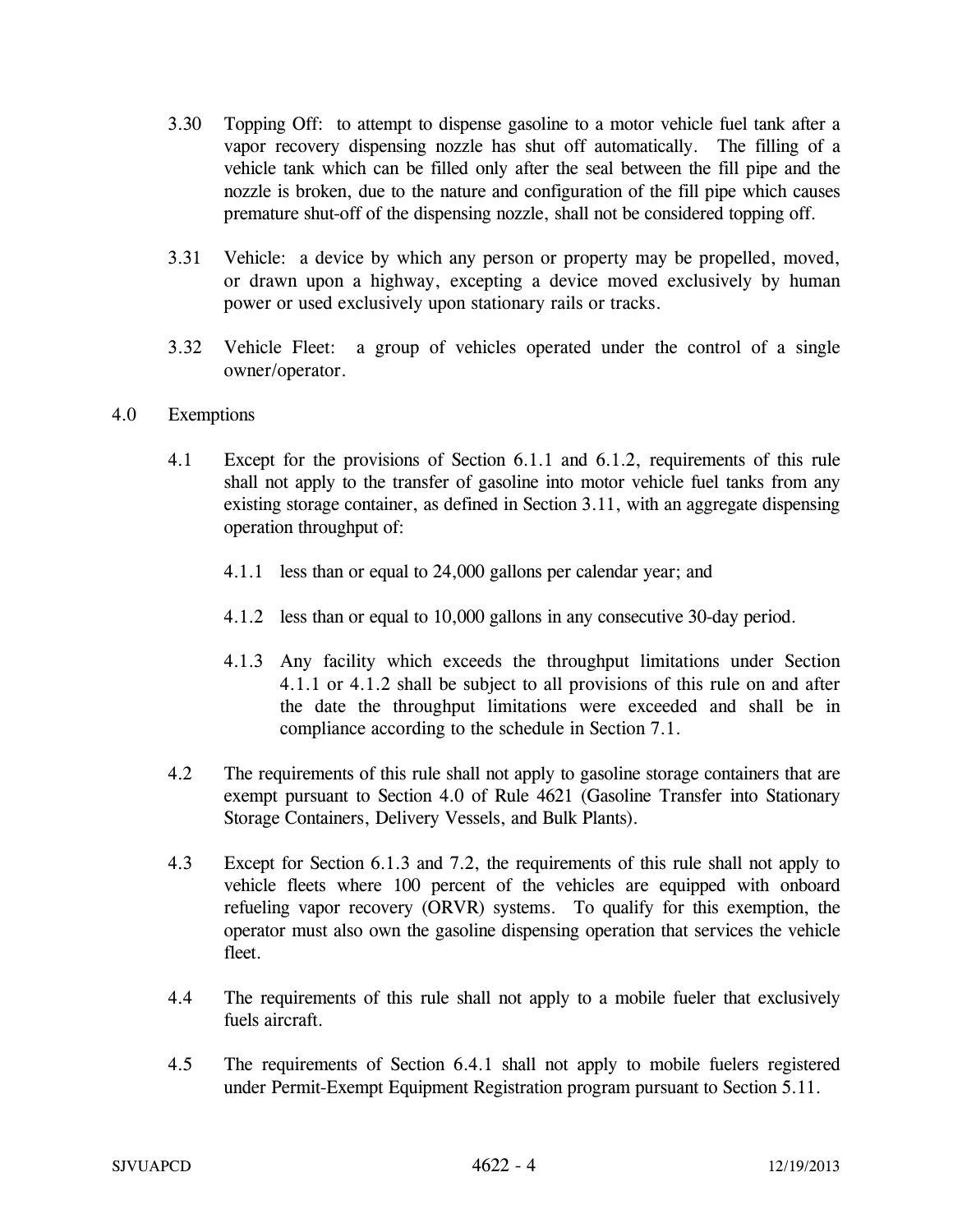4.6 The requirements of this rule shall not apply to E85 fuel dispensing operations.

## 5.0 Requirements

- 5.1 A person shall not transfer or permit the transfer of gasoline from any stationary storage container, or from any mobile fueler with a capacity greater than 120 gallons, into a motor vehicle fuel tank with a capacity greater than 5 gallons, unless the gasoline dispensing unit used to transfer the gasoline is equipped with and has in operation an ARB certified Phase II vapor recovery system.
	- 5.1.1 All ARB certified Phase II vapor recovery systems shall be maintained according to ARB certifications and the manufacturer specifications applicable to the system.
	- 5.1.2 All ARB certified Phase II vapor recovery systems and gasoline dispensing equipment shall be maintained without leaks as determined in accordance with the test method in Section 6.5.4.
- 5.2 Installation
	- 5.2.1 Any gasoline dispensing system subject to this rule shall comply with the provisions of this rule at the time of installation.
	- 5.2.2 Operators shall have all underground storage container installations and all underground piping configurations inspected by the APCO prior to backfilling. The operator shall notify the District by telephone or other District-approved method and obtain a confirmation number at least three business days prior to the backfilling.
	- 5.2.3 Installation and maintenance contractors shall comply with the following requirements:
		- 5.2.3.1 Be certified by the ICC for Vapor Recovery System Installation and Repair; and
		- 5.2.3.2 Renew the ICC certification for Vapor Recovery System Installation and Repair every 24 months.
		- 5.2.3.3 Make available onsite proof of ICC certification, and
		- 5.2.3.4 Have and make available on site proof of any and all certifications required by the applicable ARB Executive Order and installation and operation manual in order to install or maintain specific systems.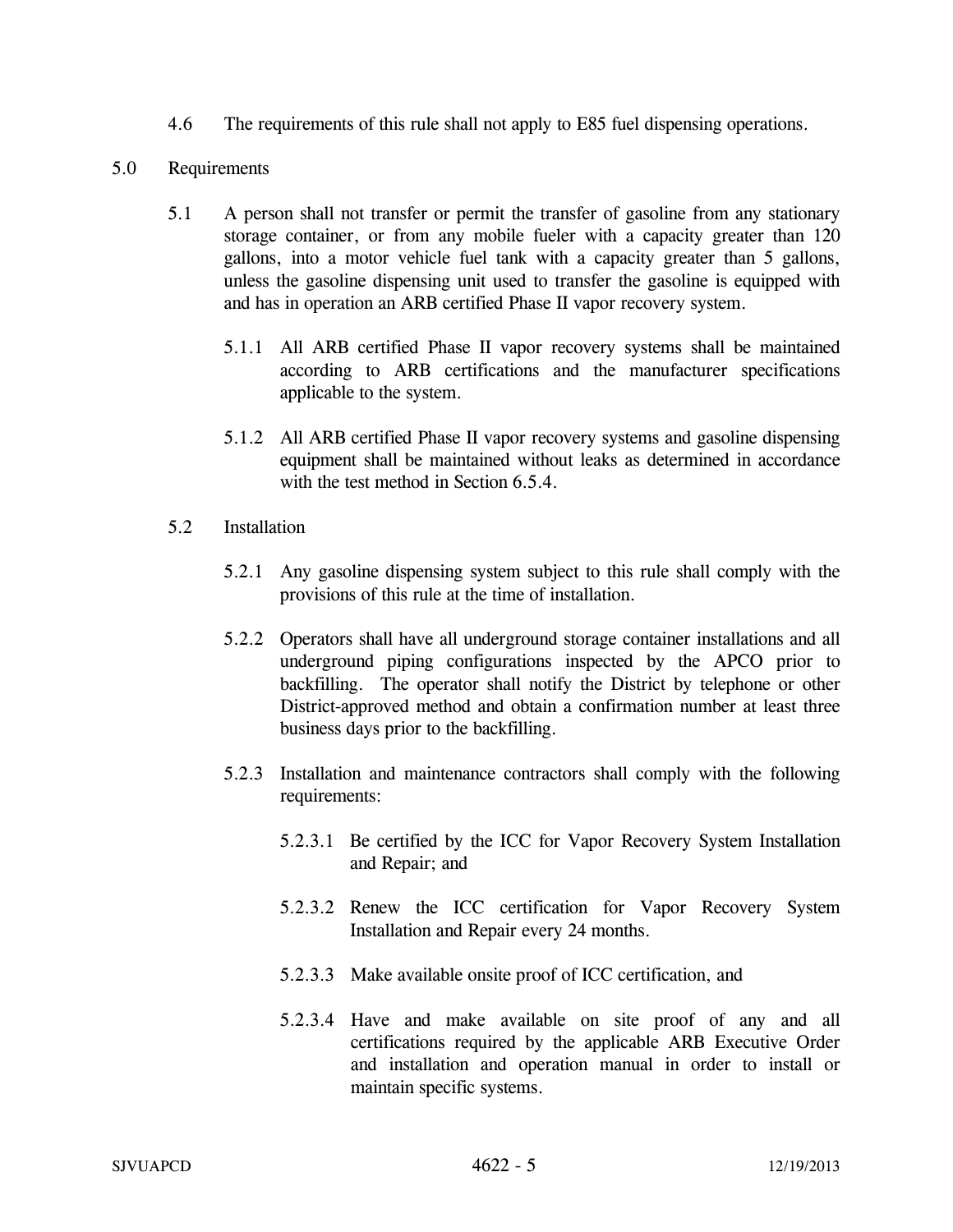- 5.2.4 In lieu of complying with Sections 5.2.3.1 through 5.2.3.4, installation and maintenance contractors may work under the direct and personal supervision of an individual physically present at the work site who possesses and makes available on site current certifications from the ICC, indicating the individual has passed the ICC Vapor Recovery System Installation and Repair exam and all other certifications required by the applicable ARB Executive Order.
- 5.2.5 Notwithstanding any provisions of this rule, any gasoline dispensing operation which has installed and obtained a permit to operate an ARB certified Phase II vapor recovery system shall continue to use such system and shall maintain the system and all of its components in good repair in order that such system can continue to comply with the certification recovery efficiency.
- 5.2.6 Any ARB certified Phase II vapor recovery system that has been installed shall not be removed regardless of the amount of gasoline dispensed or how the gasoline is delivered to the operation.
	- 5.2.6.1 This requirement shall not include those operations that are exempt or become exempt per Section 4.3.
	- 5.2.6.2 This requirement shall not preclude the installation of a new ARB certified Phase II vapor recovery system.

## 5.3 Inspections

- 5.3.1 The owner or operator of an ARB certified Phase II vapor recovery system shall conduct periodic maintenance inspections to ensure that components of the vapor recovery system are in proper operating condition.
- 5.3.2 The frequency of inspections shall be based on the operation's largest monthly gasoline throughput from the previous calendar year as indicated in Table 1.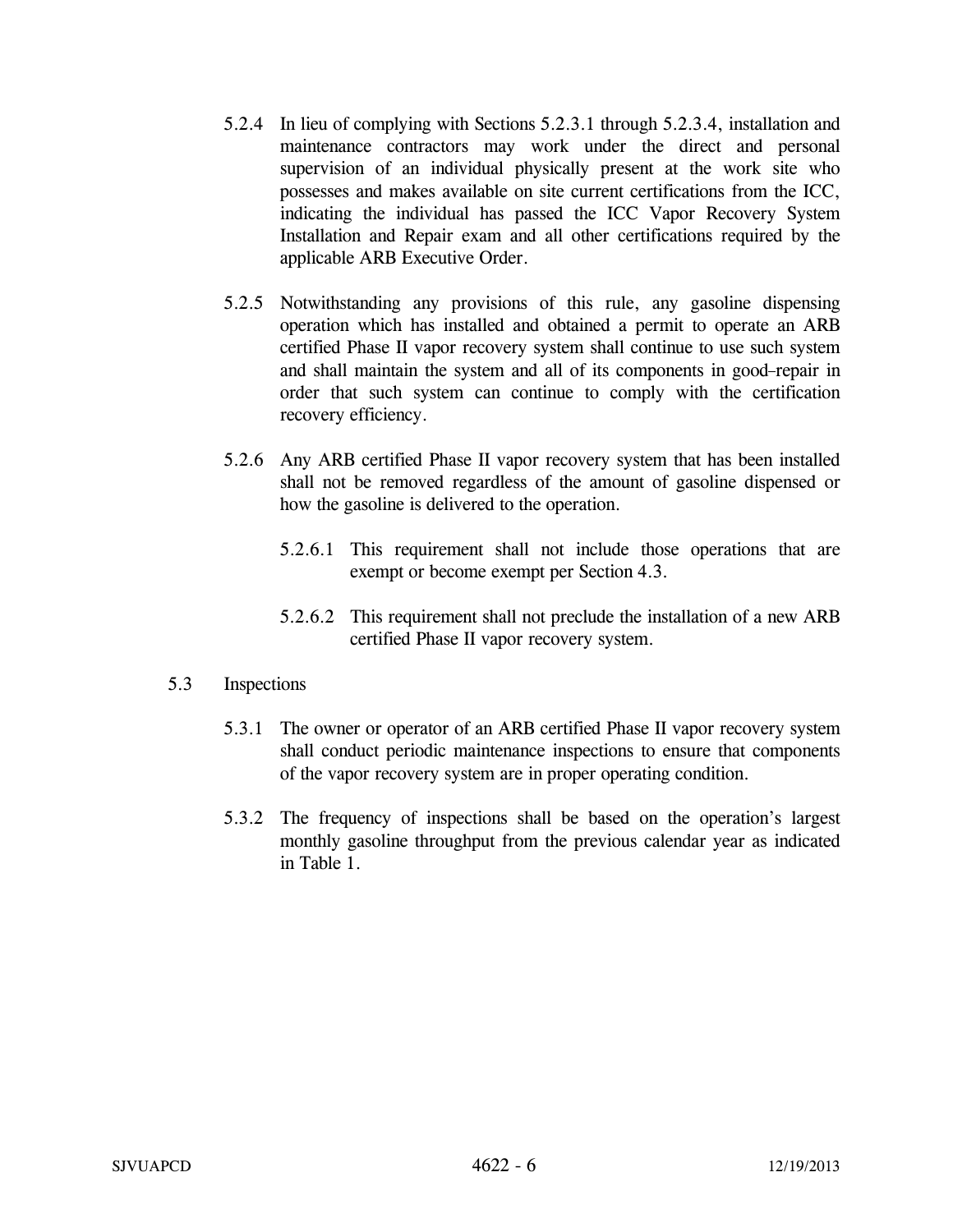| Gasoline Dispensed by the Facility During                               | Frequency of Inspections |
|-------------------------------------------------------------------------|--------------------------|
| Largest Monthly Throughput of Previous Year                             |                          |
| A. Retail Gasoline Outlets                                              |                          |
| 1. Less than $25,000$ gallons                                           | One day per week         |
| 2. 25,000 gallons or greater                                            | Five days per week       |
| B. Non-Retail Gasoline Outlets And Other Gasoline Dispensing Operations |                          |
| 1. Less than 2,500 gallons                                              | One day per month        |
| 2. $2,500$ to less than 25,000 gallons                                  | One day per week         |
| 3. $25,000$ gallons or greater                                          | Five days per week       |

Table 1 – Schedule of Maintenance Inspection

- 5.3.3 The frequency of vapor path inspections shall be based on the amount of gasoline dispensed by the operation in a calendar month as indicated in Table 1.
- 5.3.4 The person conducting the inspections shall at a minimum, verify the following during inspections:
	- 5.3.4.1 That the fueling instructions required by Section 5.5 are clearly displayed with the appropriate toll-free complaint phone number and toxic warning signs.
	- 5.3.4.2 That the following nozzle components are in place and in good condition as specified in the applicable ARB Executive Orders: faceplate/facecone, bellows, latching device spring, vapor check valve, spout (proper diameter/vapor collection holes), insertion interlock mechanism, automatic shut-off mechanism, hold open latch.
	- 5.3.4.3 That the hoses are not torn or crimped.
	- 5.3.4.4 That the vapor path of coaxial hoses associated with bellows equipped nozzles does not contain more than 100 ml of liquid, or as required by the applicable ARB Executive Order.
		- 5.3.4.4.1 The amount of liquid in the vapor path shall be determined by lowering the gasoline dispensing nozzle into a container, opening the vapor check valve, and allowing the hose to drain until such time that no more liquid drains from the nozzle.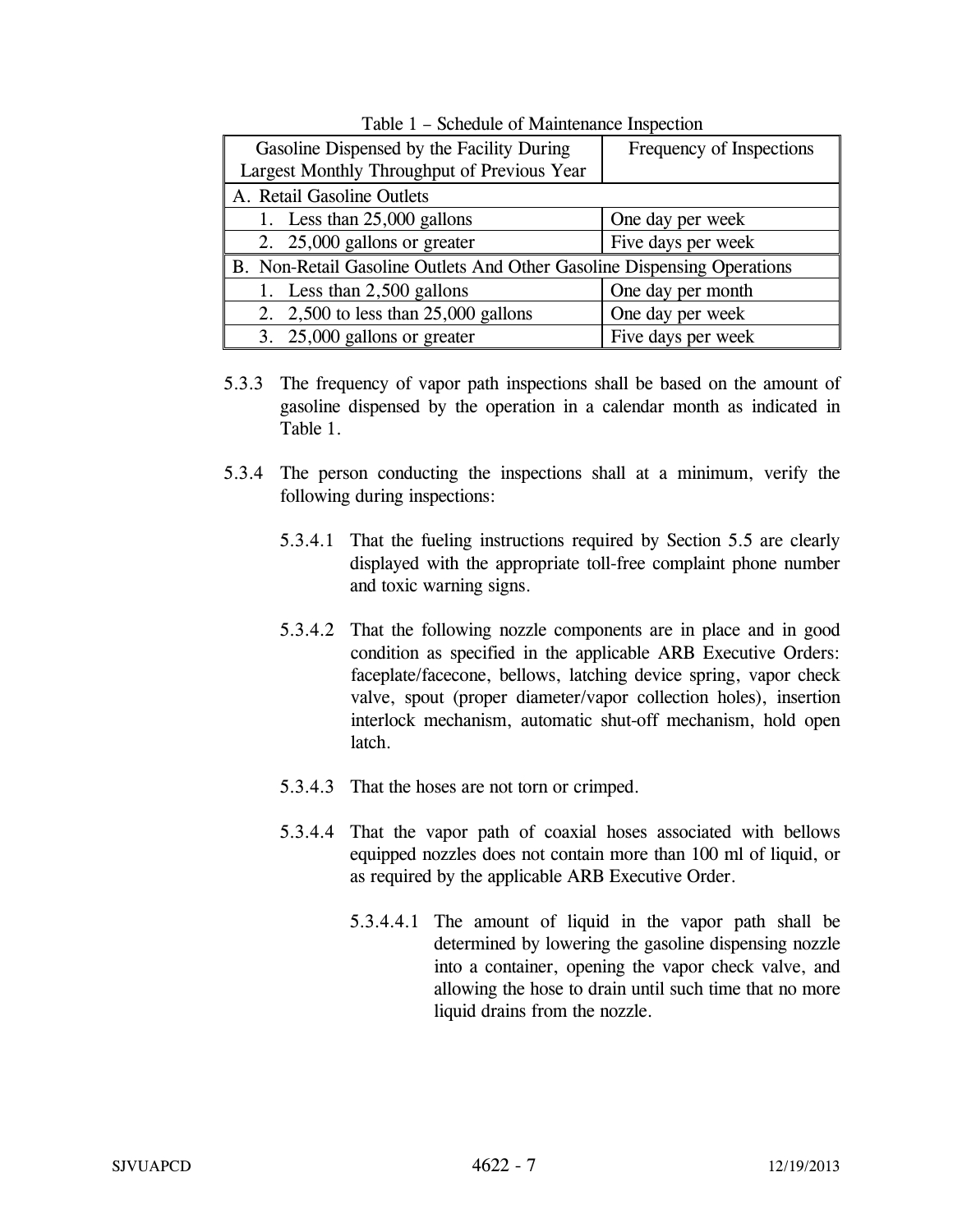- 5.3.4.4.2 The amount of liquid drained into the container shall be measured using a graduated cylinder or graduated beaker.
- 5.3.4.5 That the vapor processing unit is functioning properly, for operations that are required to have or possess such a unit.

## 5.4 Maintenance and Repair

- 5.4.1 No person shall operate any ARB certified Phase II vapor recovery system or any portion thereof that has a major defect, until:
	- 5.4.1.1 The defect has been repaired, replaced, or adjusted as necessary to correct the defect;
	- 5.4.1.2 The District has been notified, and the District has reinspected the system or authorized the system for use. Such authorization shall not include the authority to operate the equipment prior to the correction of the defective components; and
	- 5.4.1.3 All major defects, after repair, are duly entered into the Operations and Maintenance (O&M) manual.
- 5.4.2 Upon identification of any major defect, the owner or operator shall tag "Out-of-Order" all dispensing equipment for which vapor recovery has been impaired.
	- 5.4.2.1 Tagged equipment shall be rendered inoperable and the tag(s) shall not be removed until the defective equipment has been repaired, replaced, or adjusted, as necessary.
	- 5.4.2.2 In the case of defects identified by the District, tagged equipment shall be rendered inoperable, and the tag shall not be removed until the District has been notified of the repairs, and the District has either reinspected the system or authorized the tagged equipment for use.
- 5.4.3 Breakaway valves, hoses, and nozzles shall be ARB certified.
- 5.4.4 In the event of a separation due to a drive off, the owner or operator shall complete one of the following, unless otherwise specified in the applicable ARB Executive Order, and document the activities in accordance with Section 6.2, before placing the affected equipment back in service: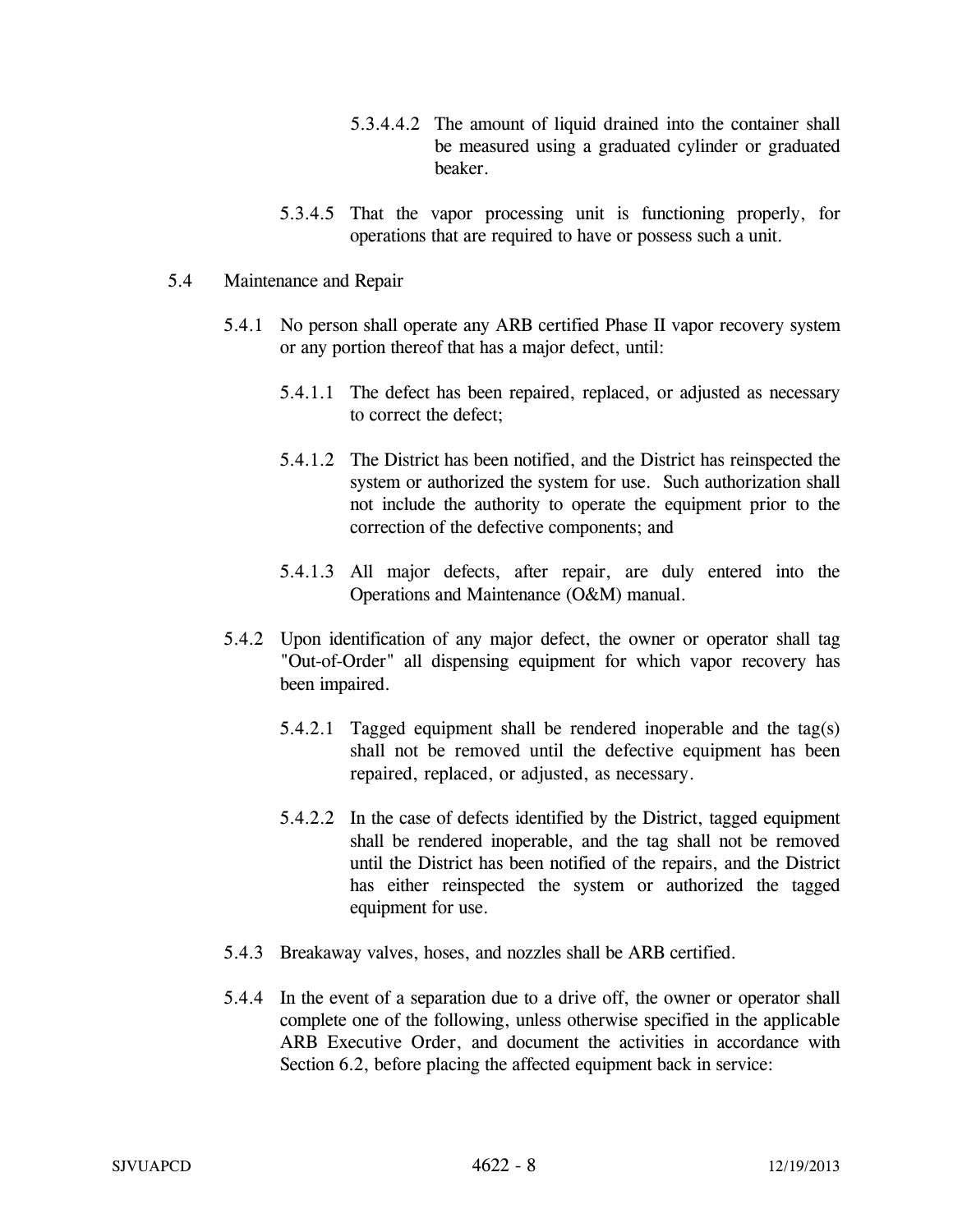- 5.4.4.1 Conduct a visual inspection of the affected equipment, perform qualified repairs on any damaged components, and conduct applicable reverification tests pursuant to Sections 6.5.1.1, 6.5.1.4 and 6.5.1.5, or
- 5.4.4.2 Conduct a visual inspection of the affected equipment and replace the affected nozzles, coaxial hoses, breakaway couplings, and any other damaged components with new or certified rebuilt components that are ARB certified, before placing affected equipment back in service.
- 5.5 No owner or operator of a retail gasoline outlet shall operate or allow the operation of an ARB certified Phase II vapor recovery system unless operating instructions for the system:
	- 5.5.1 Are posted, noticeable, and readable from any place from which gasoline may be dispensed from the operation,
	- 5.5.2 Describe clearly how to fuel vehicles correctly using the station's dispensing nozzles,
	- 5.5.3 Include a warning that topping off may result in spillage or recirculation of gasoline and is prohibited, and
	- 5.5.4 Display prominently the District's or the ARBs toll-free telephone number, or both, and the information that such number or numbers can be used to register complaints regarding the operation of the vapor recovery system.
- 5.6 No person shall top off a motor vehicle fuel tank.
- 5.7 Each retail gasoline outlet shall utilize hold-open latches on all gasoline dispensing nozzles.
	- 5.7.1 Any gasoline dispensing nozzle which is installed, repaired, or replaced shall be equipped with a hold-open latch.
	- 5.7.2 The hold-open latch shall be installed on the gasoline dispensing nozzle by the original manufacturer of the nozzle, or if retrofitted, shall be installed using components and procedures approved by the nozzle manufacturer.
- 5.8 The requirements of Section 5.7 shall not apply to operations where the use of hold-open latches is prohibited by law or the local fire control authority.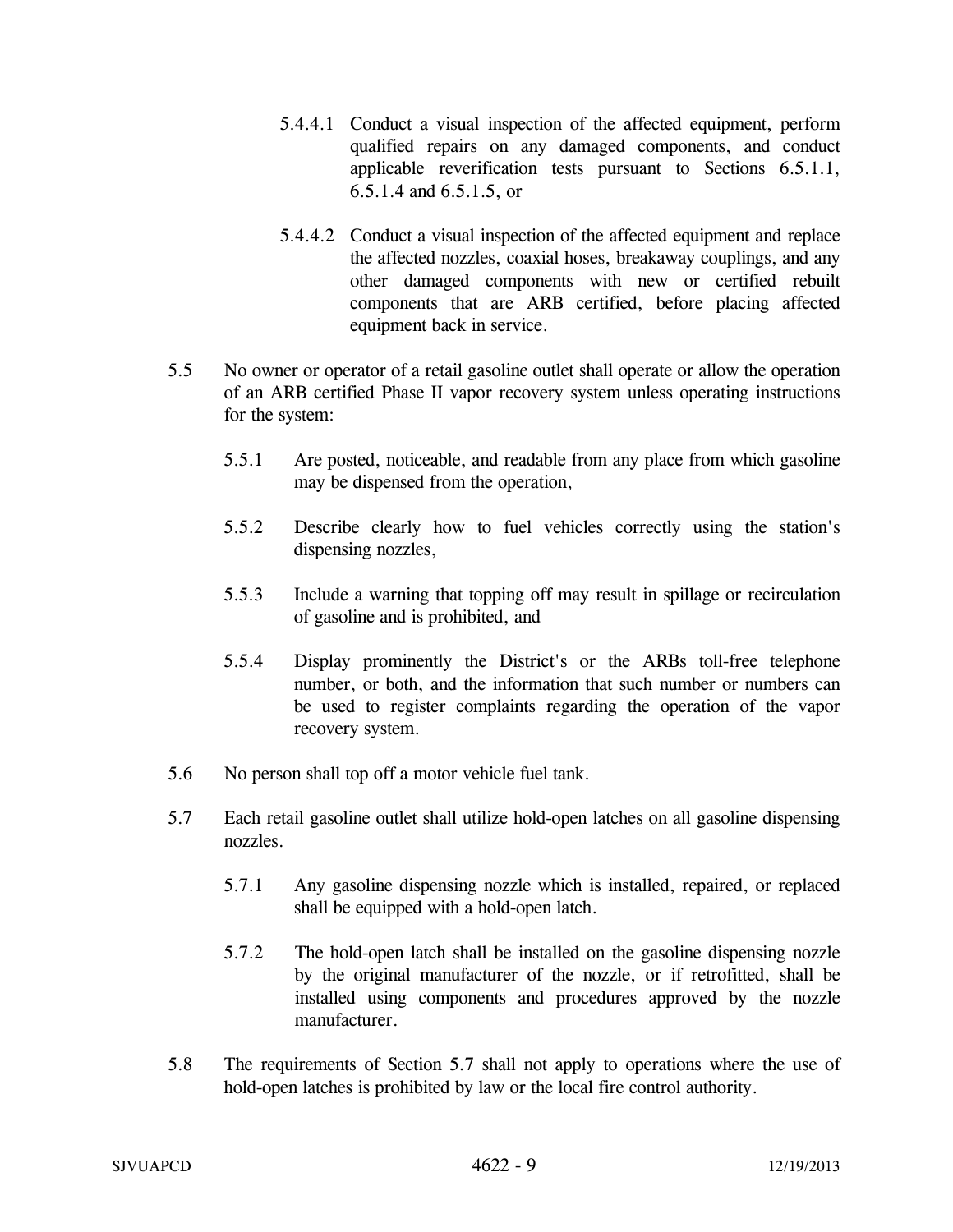- 5.9 No owner or operator shall tamper with, or permit tampering with, the system in a manner that would impair the operation or effectiveness of the system.
- 5.10 All liquid removal devices required by ARB Executive Order shall be maintained to achieve a minimum liquid removal rate of five milliliters per gallon. This standard shall apply at dispensing rates exceeding five gallons per minute, unless a higher removal rate is specified in the applicable Executive Order.
- 5.11 Mobile Fueler Registration Requirements

The owner of a mobile fueler shall register such mobile fueler pursuant to Rule 2250 (Permit-Exempt Equipment Registration), except for a mobile fueler that is not required to comply with Section 5.1 of this rule.

5.12 Liquid Condensate Traps

 Liquid condensate traps shall be used, if necessary, to keep the vapor return piping clear of any liquid blockage from the remote dispenser to the aboveground storage tank or when it is not possible to achieve the necessary slope from the dispenser to the underground storage tank.

- 5.12.1 Liquid condensate traps shall be used only when the minimum slope requirements of 1/8 inches per foot of run cannot be met due to the topography.
- 5.12.2 When liquid condensate traps are installed on gasoline dispensing systems equipped with an ARB certified Phase II enhanced vapor recovery system, they shall meet the following requirements:
	- 5.12.2.1 Maintained vapor tight;
	- 5.12.2.2 Accessible for inspection upon request;
	- 5.12.2.3 Capable of automatic evacuation of liquid; and
	- 5.12.2.4 Equipped with an alarm system in case of failure of the evacuation system
- 5.13 In-Station Diagnostics (ISD) System
	- 5.13.1 The owner or operator shall not clear, or allow any other individual to clear, any ISD warning or failure alarms prior to taking appropriate action. The appropriate action shall be in accordance with the IOM manual for the Phase II vapor recovery system or an ARB Enforcement Advisory.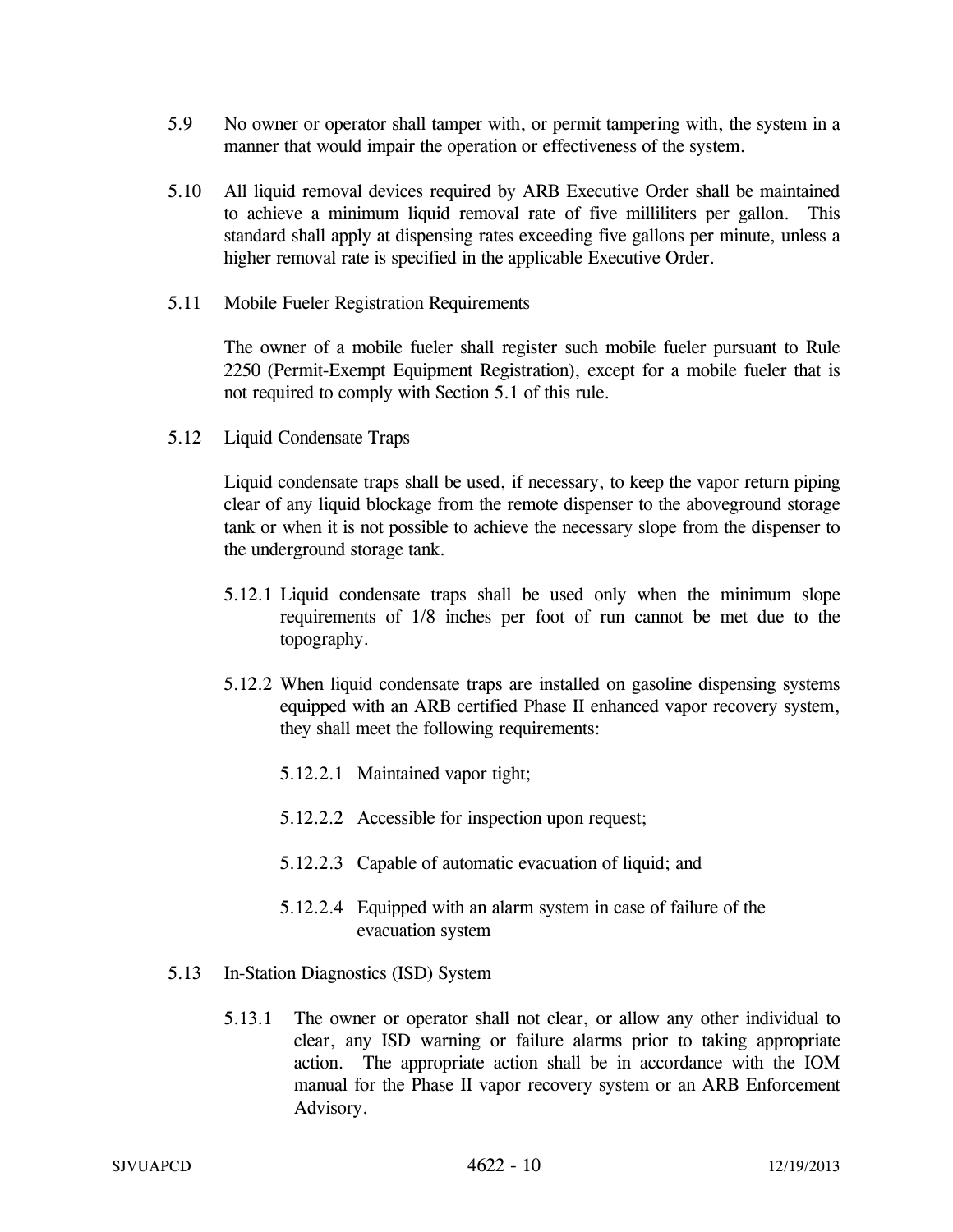- 5.13.2 In the event of an ISD failure alarm and subsequent automatic shutdown of gasoline dispensing, the owner or operator shall not re-enable or allow the re-enabling of the affected fueling point(s) unless all troubleshooting, repairs and tests specified in the applicable ARB Executive Order and IOM for the Phase II vapor recovery system, have been successfully completed or are in the process of being completed and documented.
- 5.13.3 The owner or operator shall keep records of all alarms detected by the ISD system. The records shall include the following:
	- 5.13.3.1 The alarm date;
	- 5.13.3.2 The nature of the alarm;
	- 5.13.3.3 Type of test and test date to verify the validity of ISD alarm;
	- 5.13.3.4 Maintenance or repair date to correct the cause of the alarm;
	- 5.13.3.5 Maintenance or repair performed to correct the cause of the alarm; and
	- 5.13.3.6 Affiliation, telephone number, name and Certified Technician Identification Number of individual conducting maintenance or test.
- 6.0 Administrative Requirements
	- 6.1 Recordkeeping and Reporting for Exempt Operations:
		- 6.1.1 Gasoline dispensing operations that are exempt under Section 4.1 shall maintain gasoline throughput records which will allow the gasoline throughput for any 30-day period to be continuously determined. These records shall be maintained on the premises as long as exempt status is claimed.
		- 6.1.2 Any gasoline dispensing operation previously exempt under Section 4.1 whose gasoline throughput exceeds the exemption levels in Sections 4.1.1 and 4.1.2 shall notify the District within 30 days of the date of exceeding the exemption levels.
		- 6.1.3 An operator claiming exemption under Section 4.3 shall keep a record of the make, model, model year, and vehicle identification number of all vehicles refueled at the gasoline dispensing operation. These records shall be maintained on the premises for at least five calendar years.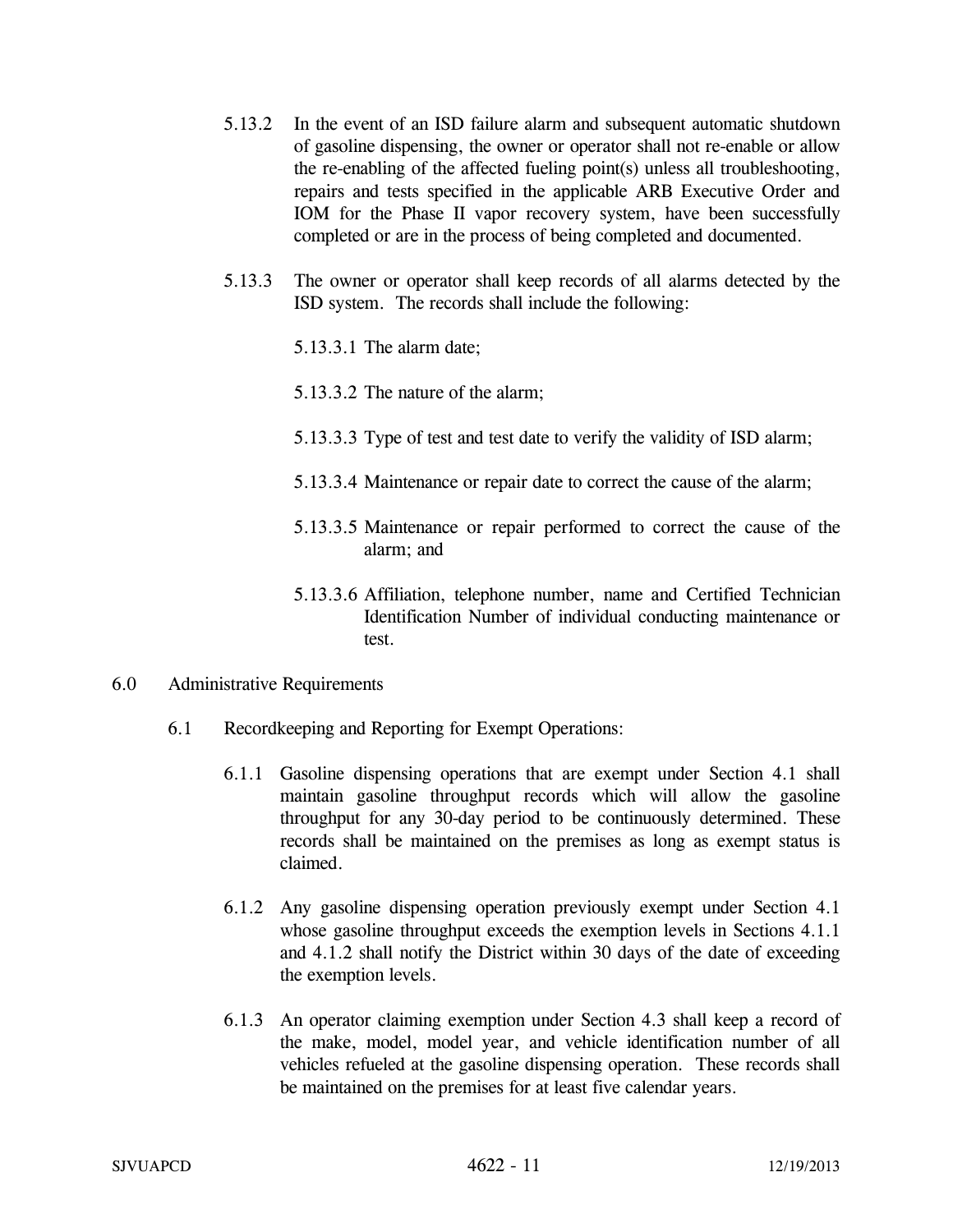- 6.2 Recordkeeping and Reporting for Non-exempt Operations
	- 6.2.1 Operators shall retain the test result verification that each ARB certified Phase II vapor recovery system meets or exceeds the requirements of the tests specified in Section 6.5. These verifications shall be maintained for at least five years. These test results shall be dated and shall contain the names, addresses, and telephone numbers of the companies responsible for system installation and testing.
	- 6.2.2 A person who performs repairs on any ARB certified Phase I or Phase II vapor recovery system shall provide to the owner or operator a repair log, which the owner or operator shall maintain on the premises for at least five years and which shall include all of the following:
		- 6.2.2.1 Date and time of each repair;
		- 6.2.2.2 The name and applicable certification numbers of the person(s) who performed the repair, and, if applicable, the name, address and phone number of the person's employer;
		- 6.2.2.3 Description of service performed;
		- 6.2.2.4 Each component that was repaired, serviced, or removed;
		- 6.2.2.5 Each component that was installed as replacement, if applicable;
		- 6.2.2.6 Receipts or other documents for parts used in the repair and, if applicable, work orders which shall include the name and signature of the person responsible for performing the repairs.
	- 6.2.3 Each operator who is required to perform periodic maintenance inspections under Section 5.3 shall maintain monthly gasoline throughput records on the premises for a minimum of five years, make them available on site during normal business hours to the APCO, ARB, or EPA, and submit them to the APCO, ARB, or EPA upon request.
- 6.3 Recordkeeping Requirements for the Operations & Maintenance Manual (O&M Manual)
	- 6.3.1 The owner or operator of a gasoline dispensing operation shall maintain an O&M Manual in accordance with Section 6.3.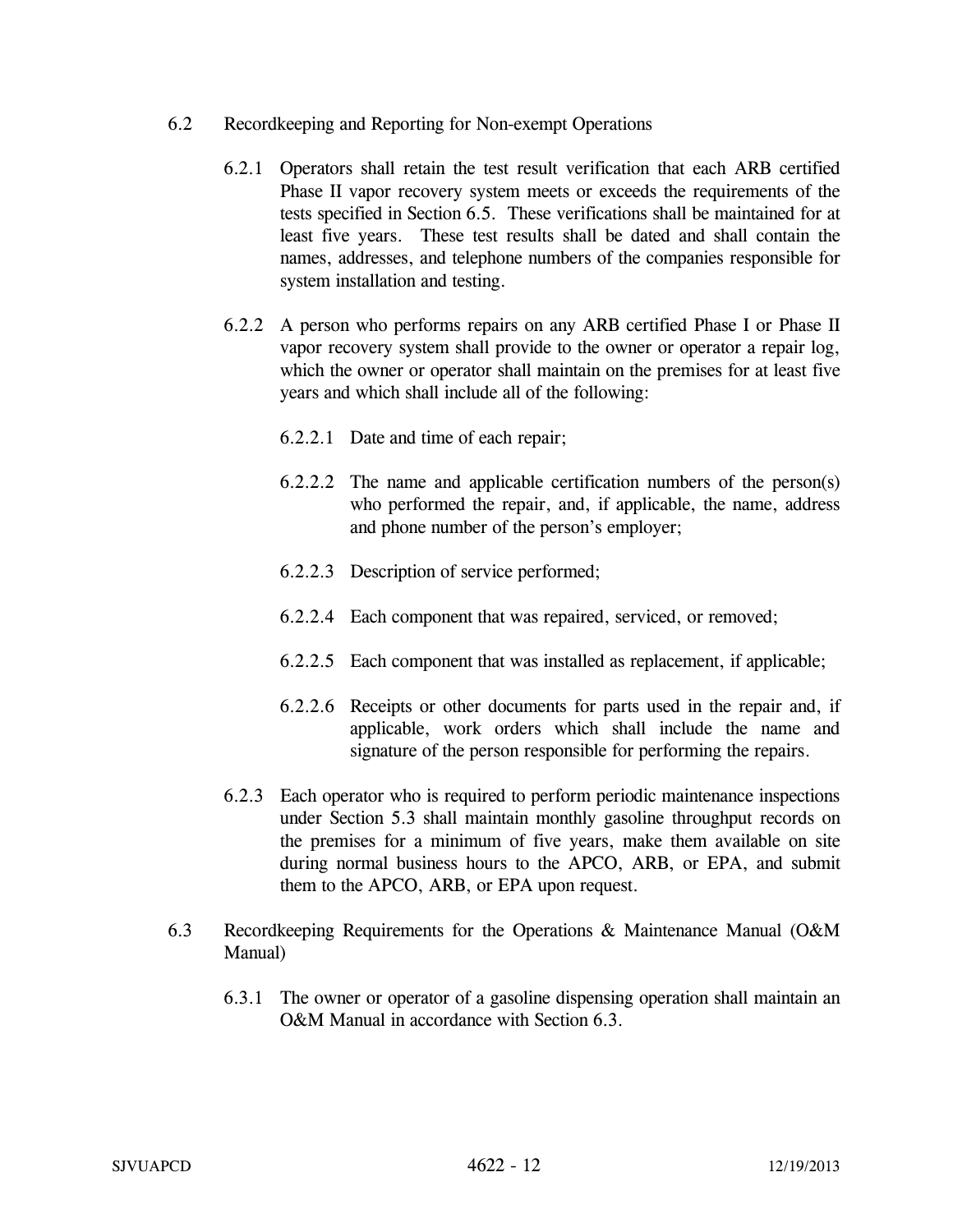- 6.3.2 The O&M manual shall be kept at the dispensing operation and made available to any person who operates, inspects, maintains, repairs, or tests the equipment at the operation as well as to District personnel upon request.
- 6.3.3 The O&M manual shall, at a minimum, include the following current information:
	- 6.3.3.1 Copies of all vapor recovery performance tests,
	- 6.3.3.2 All applicable ARB Executive Orders, Approval Letters, and District Permits,
	- 6.3.3.3 Manufacturer's specifications and instructions for installation, operation, repair, and maintenance required pursuant to applicable ARB Certification Procedures, and any additional instruction provided by the manufacturer,
	- 6.3.3.4 System and/or component testing requirements, including test schedules and passing criteria for each of the standard tests listed in Section 6.0. The owner/operator may include any non-ARB required diagnostic and other tests as part of the testing requirements, and
	- 6.3.3.5 Additional O&M instructions, if any, that are designed to ensure compliance with the applicable rules, regulations, ARB Executive Orders, and District permit conditions, including replacement schedules for failure or wear prone components.
- 6.3.4 Owners or operators of gasoline dispensing operations shall document the periodic maintenance inspection program in the O&M manual.
- 6.4 Testing Requirements
	- 6.4.1 Operators shall comply with the ARB certified Phase II vapor recovery system performance tests specified in Sections 6.4.1.1 through 6.4.1.4 and shall conduct all applicable performance tests at start up and thereafter (no more than 30 days before or after the required compliance testing date) as required by the applicable ARB Executive Order and installation and operation manuals.
		- 6.4.1.1 Conduct and pass a Static Leak Test of the ARB certified Phase II vapor recovery system at least once every twelve months.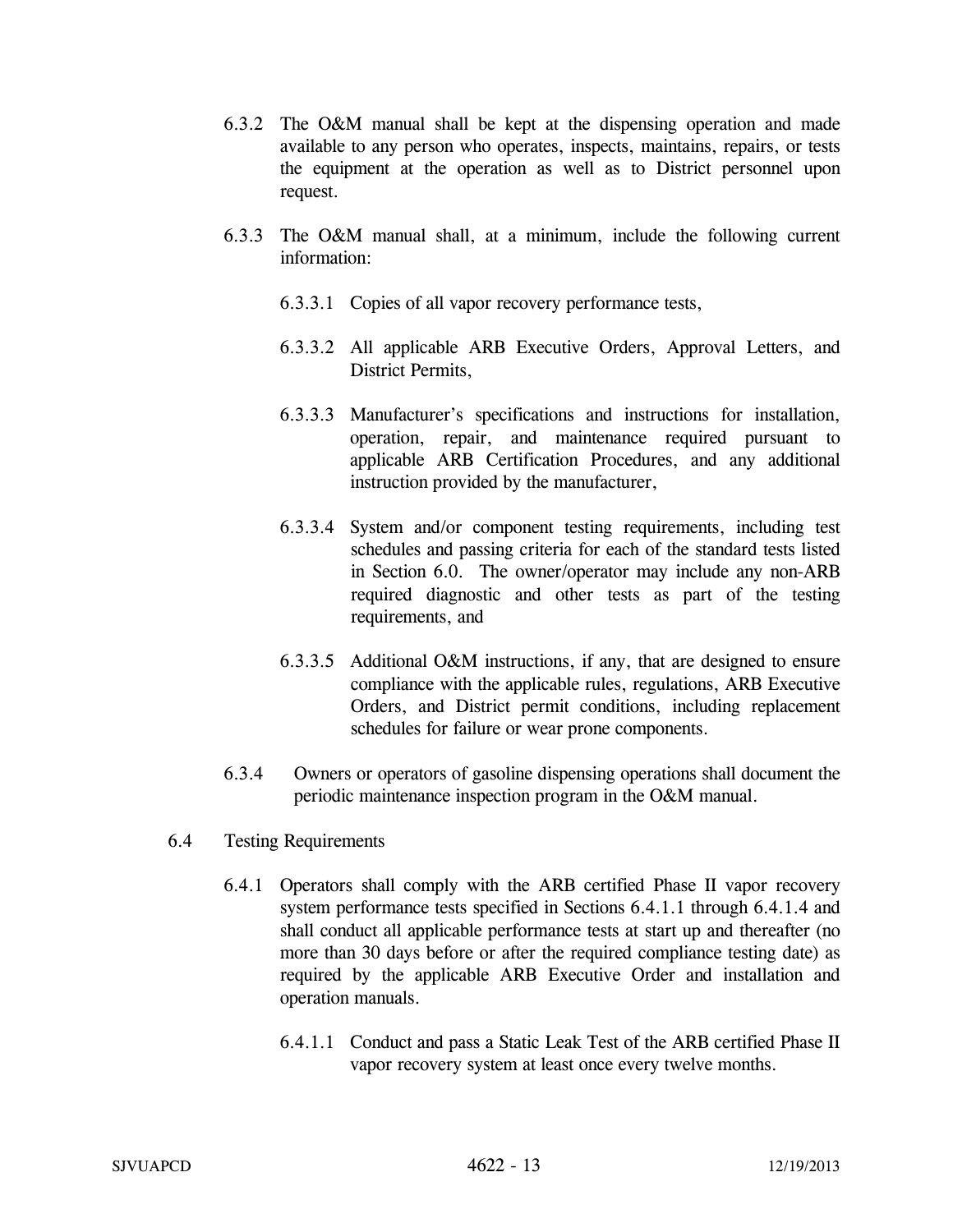- 6.4.1.2 Conduct and pass a Dynamic Back-Pressure Test of the ARB certified Phase II vapor recovery system at least once every five years except for those aboveground storage tanks that have integral dispensers (non-remote), unless otherwise required under the applicable ARB Executive Order.
- 6.4.1.3 For ARB certified Phase II vapor recovery systems with bellowsless nozzles, conduct and pass, as applicable, an Air-to-Liquid Volume Ratio Test or a Vapor-to-Liquid Ratio Test at least once every six months.
- 6.4.1.4 For ARB certified Phase II vapor recovery systems with a liquid removal device required by ARB Executive Orders, conduct and pass a Liquid Removal Test whenever the liquid in the vapor path exceeds 100 ml of liquid, or as required by the applicable ARB Executive Order. The amount of liquid in the vapor path shall be determined in accordance with the procedure specified in Section 5.3.4.4.
- 6.4.2 The person responsible for conducting the tests specified in Section 6.4 shall use calibrated equipment meeting the calibration range and calibration intervals specified by the manufacturer, ARB Executive Order, or ARB test procedure.
- 6.4.3 Persons responsible for conducting the tests specified in Section 6.5 shall be in full compliance with all provisions of Rule 1177 (Gasoline Dispensing Facility Tester Certification).
- 6.4.4 Each gasoline dispensing operation shall notify the District at least seven days prior to any performance testing.
- 6.4.5 Each ARB certified Phase II vapor recovery system shall be tested within 60 days of completion of installation or modification.
- 6.5 Test Methods
	- 6.5.1 Tests shall be conducted in accordance with the latest version of the following ARB and EPA approved test methods, or their equivalents as approved by the EPA, and the APCO.
		- 6.5.1.1 Static Leak Test for Underground Tanks, ARB TP-201.3
		- 6.5.1.2 Dynamic Back-Pressure Test, ARB TP-201.4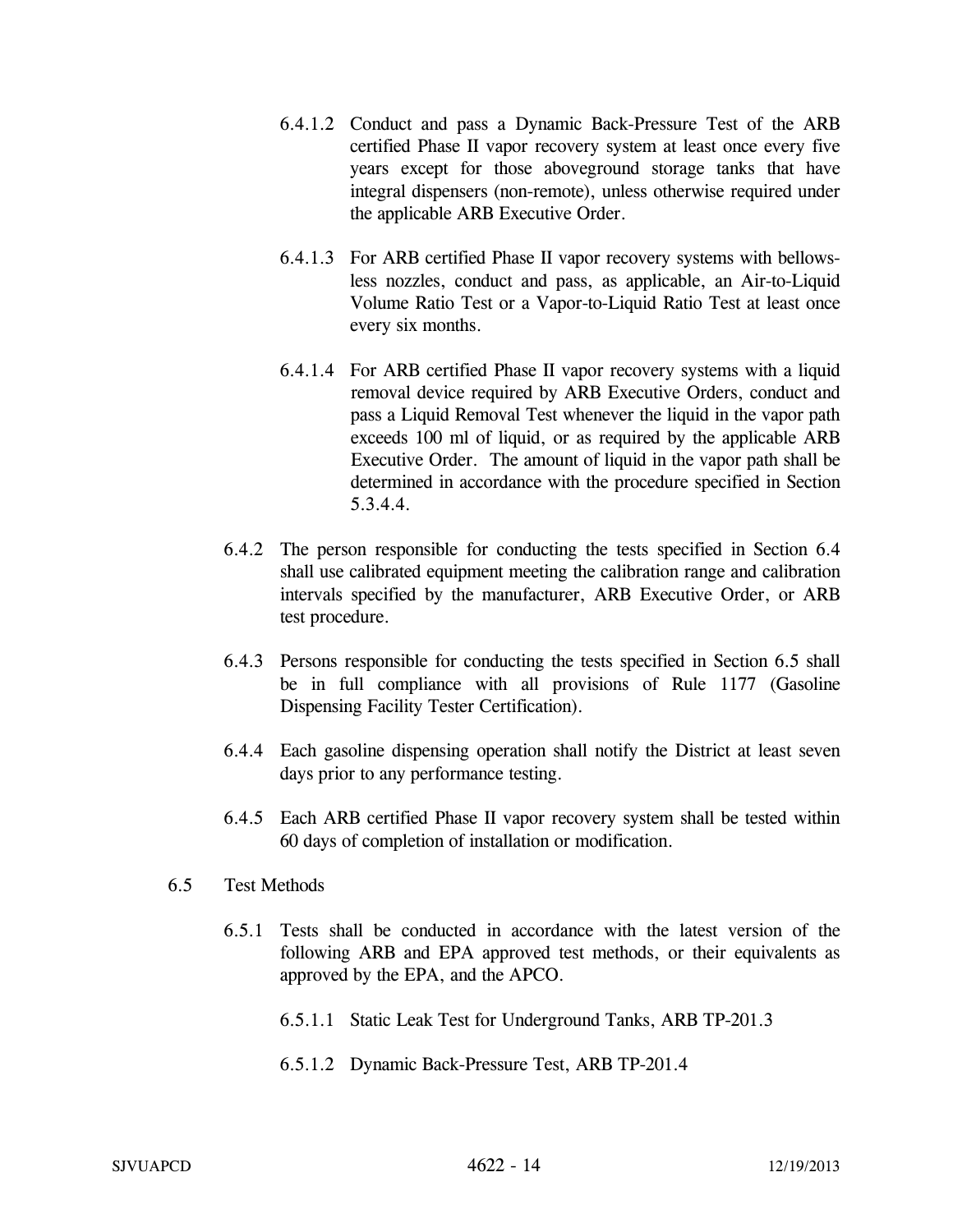- 6.5.1.3 Air-to-Liquid Volume Ratio Test, ARB TP-201.5
- 6.5.1.4 Liquid Removal Test, ARB TP-201.6C
- 6.5.1.5 Static Leak Test for Aboveground Tanks, ARB TP-206.3 or TP-201.3B as applicable.
- 6.5.2 Those vapor recovery systems whose ARB Executive Orders specify different tests to be performed instead of, or in addition to, the referenced test methods, or which, by their design, preclude the use of the referenced test methods, shall be tested in accordance with the test procedures specified in the applicable ARB Executive Orders or their equivalents as approved by the APCO and EPA.
- 6.5.3 The Reid Vapor Pressure of gasoline shall be determined in accordance with ASTM D5191-01.
- 6.5.4 Detection of leaks shall be in accordance with EPA Test Method 21.
- 7.0 Compliance Schedule
	- 7.1 Any person who becomes subject to the requirements of this rule through loss of exemption shall comply with the following increments of progress:
		- 7.1.1 Within 30 days of loss of exemption from this rule, a complete application for an Authority to Construct must be submitted.
		- 7.1.2 Construction shall be completed within six (6) months from the issuance date of Authority to Construct. Testing for compliance with this rule shall be completed within six (6) months from issuance date of Authority to Construct or within 60 days of system start-up, whichever is sooner.
	- 7.2 Prior to operating under the exemption in Section 4.3, operators shall modify their Permits to Operate conditions, to allow such operations, pursuant to District Rule 2201 (New and Modified Stationary Sources Review Rule).
	- 7.3 Any person who becomes subject to the requirement of the installation and operation of an ISD system shall comply with the following increments of progress:
		- 7.3.1 Within 30 days of loss of exemption from ISD requirements, a complete application for an Authority to Construct must be submitted.